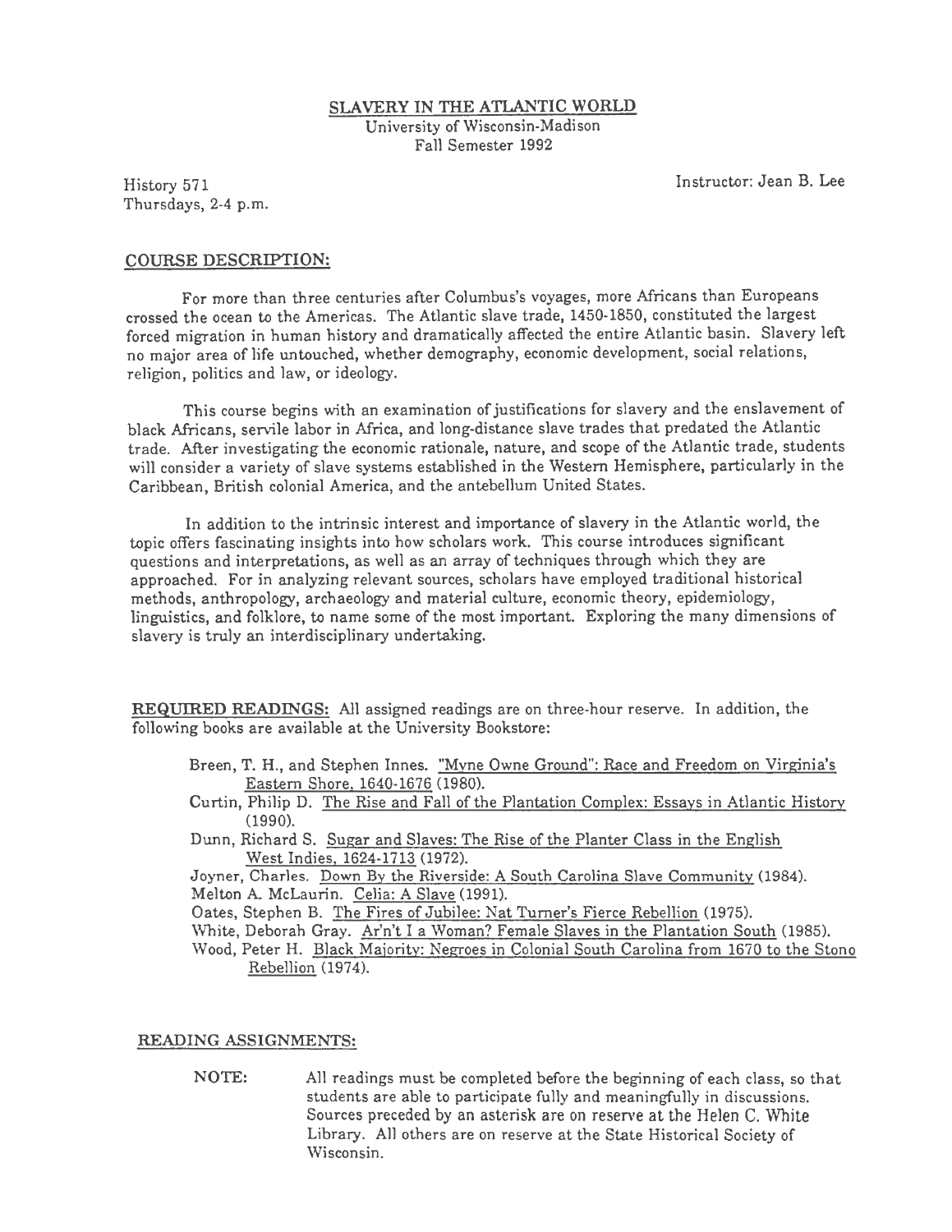## THE OLD WORLD

| September 3  | <b>Organizational Meeting</b>                                                                                                                                                                                                                                                                                  |
|--------------|----------------------------------------------------------------------------------------------------------------------------------------------------------------------------------------------------------------------------------------------------------------------------------------------------------------|
| September 10 | Slavery: An Ancient Institution                                                                                                                                                                                                                                                                                |
|              | David B. Davis, The Problem of Slavery in Western Culture (1966), 29-121.<br>William McKee Evans, "From the Land of Canaan to the Land of Guinea:<br>The Strange Odyssey of the Sons of Ham," American Historical<br>Review 85 (Feb. 1980): 15-43.                                                             |
|              | *Suzanne Miers and Igor Kopytoff, "African 'Slavery' as an Institution of<br>Marginality," in Miers and Kopytoff, eds., Slavery in Africa:<br>Historical and Anthropological Perspectives (1977), 3-78.                                                                                                        |
| September 17 | African Slavery and Slave Trading                                                                                                                                                                                                                                                                              |
|              | *Roland Oliver, "Masters and Slaves," The African Experience (1991), 116-<br>29.                                                                                                                                                                                                                               |
|              | Patrick Manning, "Contours of Slavery and Social Change in Africa,"<br>American Historical Review 88 (Oct. 1988):835-57.                                                                                                                                                                                       |
|              | *Paul Lovejoy and Martin A. Klein, "Slavery in West Africa," in Henry A.<br>Gemery and Jan S. Hogendorn, eds., The Uncommon Market:<br>Essays in the Economic History of the Atlantic Slave Trade (1979),<br>181-235.                                                                                          |
|              | *Joseph C. Miller, "The Value of Material Goods and People in African<br>Political Economies: An Interpretation" and "Foreign Imports and<br>Their Uses in the Political Economy of West Central Africa," Way of<br>Death: Merchant Capitalism and the Angolan Slave Trade, 1730-<br>1830 (1988), 3-7, 40-104. |

# AN ATLANTIC PERSPECTNE

September 24

 $\cdot$ 

The Plantation Complex

\*Philip D. Curtin, The Rise and Fall of the Plantation Complex: Essays in Atlantic Historv, ix-xi, 3-169.

\*Joseph C. Miller, "The Paradoxes of Impoverishment in the Atlantic Zone," in David Birmingham and Phyllis M. Martin, eds., History of Central Africa (1983), 1:118-59.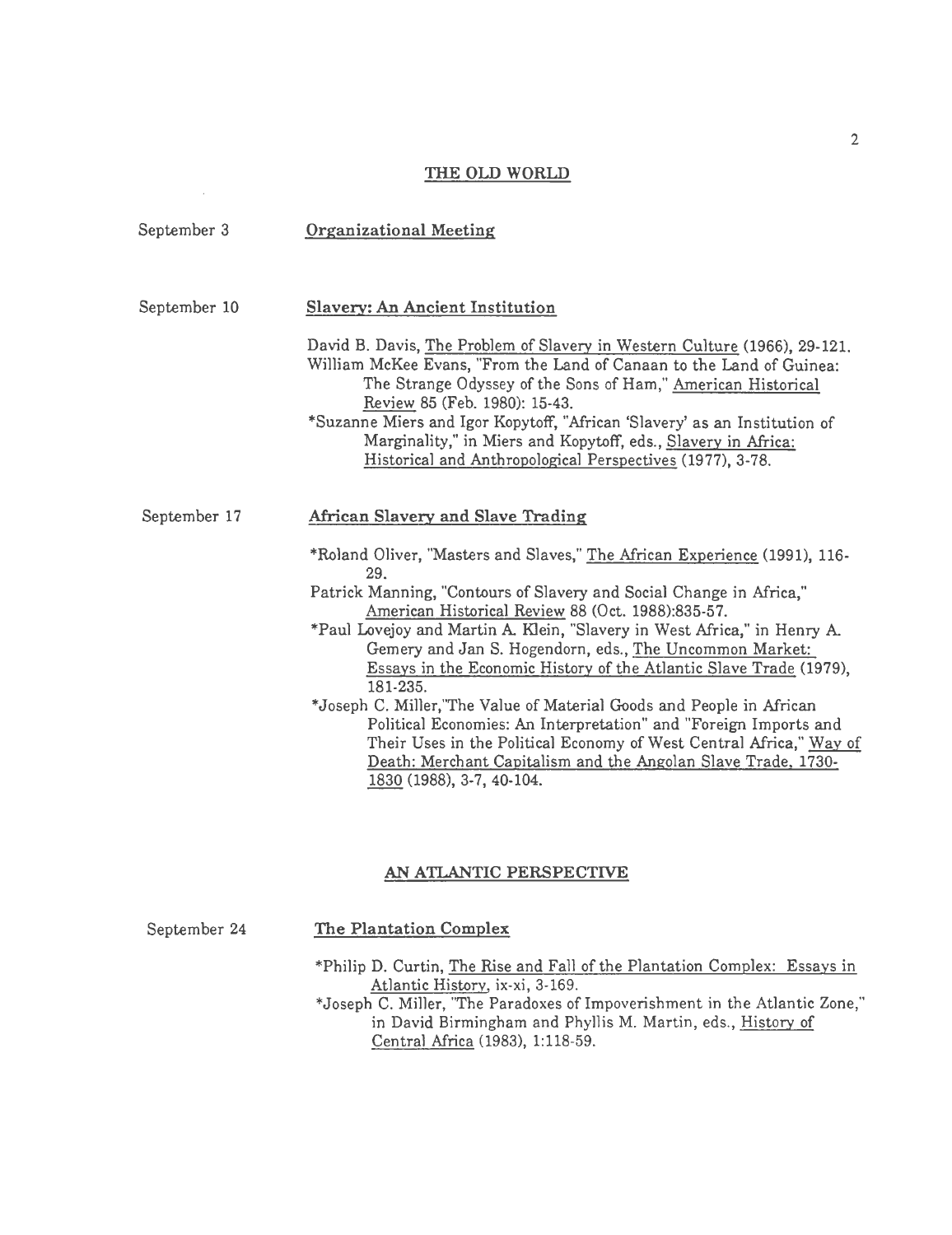| October 1 | Voyage of No Return                                                                                                                                                                                                                                                                                                                                                                                                                                                                                             |
|-----------|-----------------------------------------------------------------------------------------------------------------------------------------------------------------------------------------------------------------------------------------------------------------------------------------------------------------------------------------------------------------------------------------------------------------------------------------------------------------------------------------------------------------|
|           | *Joseph C. Miller, "Voyage of No Return: The Experience of Enslavement:<br>Flight, Disease, and Death," Way of Death, 379-442.<br>*Mary C. Karasch, "The Crossroads: The Slave Market of Rio de Janeiro,"<br>Slave Life in Rio de Janeiro, 1808-1850 (1987), 29-54.<br>*Olaudah Equiano, "The Early Travels of Olaudah Equiano," in Philip D.<br>Curtin, ed., Africa Remembered (1967), 84-98.<br>Philip D. Curtin, "Epidemiology and the Slave Trade," Political Science<br>Quarterly 83 (June 1968): 190-216. |
| October 8 | The Caribbean                                                                                                                                                                                                                                                                                                                                                                                                                                                                                                   |

 $\bar{z}$ 

Richard S. Dunn, Sugar and Slaves: The Rise of the Planter Class in the English West Indies, 1624-1713 (1972).

## THE FORMATIVE PERIOD IN BRITISH NORTH AMERICA

| October 15 | <b>Chesapeake Beginnings</b>                                                                                                                                                                                                                                                                                                                                                                                                                                                     |
|------------|----------------------------------------------------------------------------------------------------------------------------------------------------------------------------------------------------------------------------------------------------------------------------------------------------------------------------------------------------------------------------------------------------------------------------------------------------------------------------------|
|            | T. H. Breen and Stephen Innes, "Myne Owne Ground": Race and Freedom<br>on Virginia's Eastern Shore, 1640-1676 (1980).<br>Russell R. Menard, "From Servants to Slaves: The Transformation of the<br>Chesapeake Labor System," Southern Studies 16 (Winter 1977): 355-<br>90.<br>Lois Green Carr and Lorena S. Walsh, "Economic Diversification and Labor<br>Organization in the Chesapeake, 1650-1820," in Stephen Innes, ed.,<br>Life and Labor in Early America (1988), 144-88. |
| October 22 | The Carolina Lowcountry<br>Peter H. Wood, Black Majority: Negroes in Colonial South Carolina from<br>1670 to the Stono Rebellion (1974).                                                                                                                                                                                                                                                                                                                                         |
| October 29 | The Problem of Slavery in the Age of Revolution<br>PAPER NO. 1 DUE AT BEGINNING OF CLASS<br>Donald R. Wright, "African Americans in the Revolutionary Era," African<br>Americans in the Colonial Era: From African Origins Through the                                                                                                                                                                                                                                           |
|            | American Revolution (1990), 116-52.<br>Mary Beth Norton, Herbert Gutman, and Ira Berlin, "The Afro-American<br>Family in the Age of Revolution," in Ira Berlin and Ronald Hoffman,<br>eds., Slavery and Freedom in the Age of the American Revolution<br>$(1983), 175-91.$<br>Thomas Jefferson, Notes on the State of Virginia (1964 ed.), 155-56.                                                                                                                               |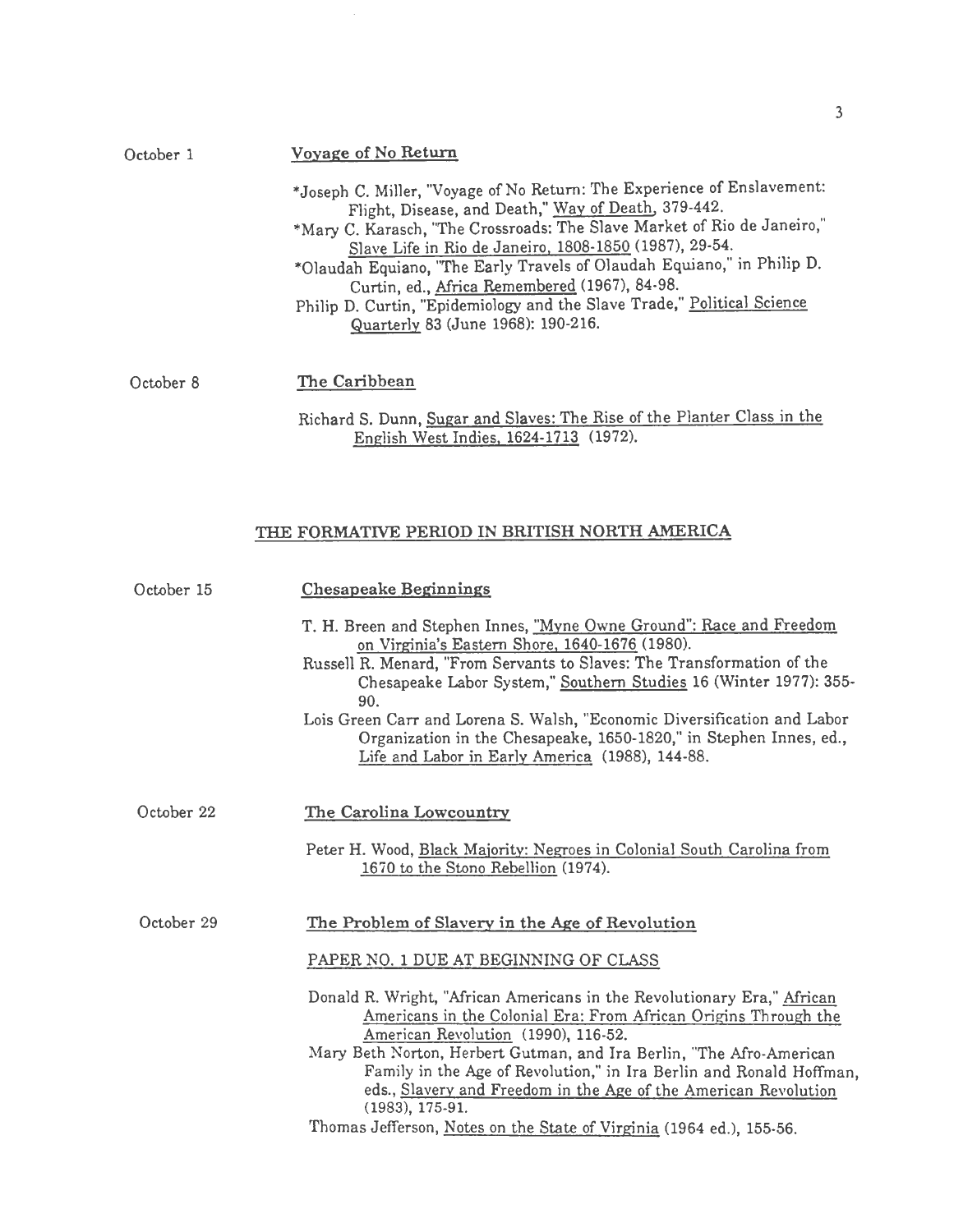# THE MATURE PLANTATION SYSTEM IN THE UNITED STATES

| November 5  | The Plantation                                                                                                                                                                                                                                                                                                                                                                                                                                                                                                                                                                                                                                                                                                                                 |
|-------------|------------------------------------------------------------------------------------------------------------------------------------------------------------------------------------------------------------------------------------------------------------------------------------------------------------------------------------------------------------------------------------------------------------------------------------------------------------------------------------------------------------------------------------------------------------------------------------------------------------------------------------------------------------------------------------------------------------------------------------------------|
|             | Leslie H. Owens, "Into the Fields: Life, Disease, and Labor in the Old<br>South," This Species of Property: Slave Life and Culture in the Old<br>South (1976), 19-49.<br>Charles Joyner, Down by the Riverside: A South Carolina Slave Community<br>(1984), xv-xxii, 1-140.<br>Eugene D. Genovese, "A Duty and a Burden," Roll, Jordan, Roll: The World<br>the Slaves Made (1972), 75-86.<br>The narrative of Frank Bell, in Charles L. Perdue, Jr., et al., eds., Weevils<br>in the Wheat: Interviews with Virginia Ex-Slaves (1976), 25-28.<br>Peter J. Parish, "The Business of Slavery," Slavery and Historians (1989),<br>43-61.                                                                                                          |
| November 12 | <b>Slave Consciousness</b>                                                                                                                                                                                                                                                                                                                                                                                                                                                                                                                                                                                                                                                                                                                     |
|             | Albert J. Raboteau, "The Slave Church in the Era of the American<br>Revolution," in Ira Berlin and Ronald Hoffman, eds., Slavery and<br>Freedom in the Age of the American Revolution, 193-213.<br>Lawrence W. Levine, "The Sacred World of Black Slaves" and "The Meaning<br>of Slave Tales," Black Culture and Black Consciousness: American<br>Folk Thought from Slavery to Freedom (1977), ix-xiv, 3-135.<br>Charles Joyner, "Come by Here, Lord," "All De Bes' Story," and "Gullah,"<br>Down by the Riverside: A South Carolina Slave Community, 141-<br>224.<br>"Yamacraw" and "Sopelo Island," in Georgia Writers' Project, <u>Drums and</u><br>Shadows: Survival Studies among the Georgia Coastal Negroes<br>$(1940), 23-31, 158-72.$ |
| November 19 | 'Mortifications Peculiarly Their Own": Female Slaves                                                                                                                                                                                                                                                                                                                                                                                                                                                                                                                                                                                                                                                                                           |
|             | Deborah Gray White, Ar'n't I a Woman? Female Slaves in the Plantation<br>South (1985).<br>"Documents: Testimony of Slave Women," in Linda K. Kerber and Jane<br>DeHart Mathews, Women's America: Refocusing the Past (1982), 98-<br>102.<br>The narrative of Fannie Berry, in Charles L. Perdue, Jr., et al., eds.,<br>Weevils in the Wheat: Interviews with Virginia Ex-Slaves, 30-50.<br>Kate Chopin, "La Belle Zoraide," in Dorothy Abbott and Susan Koppelman,<br>eds., The Signet Classic Book of Southern Short Stories (1991), 101-<br>07.                                                                                                                                                                                              |
|             | $\ddotsc$                                                                                                                                                                                                                                                                                                                                                                                                                                                                                                                                                                                                                                                                                                                                      |

November 24 You are heartily encouraged to attend a lecture presented by Professor Michael Chamberlain, entitled "Slavery, the Household, and Politics in the Islamic Middle East." 8:00-9:15 am., 1121 Humanities Bldg.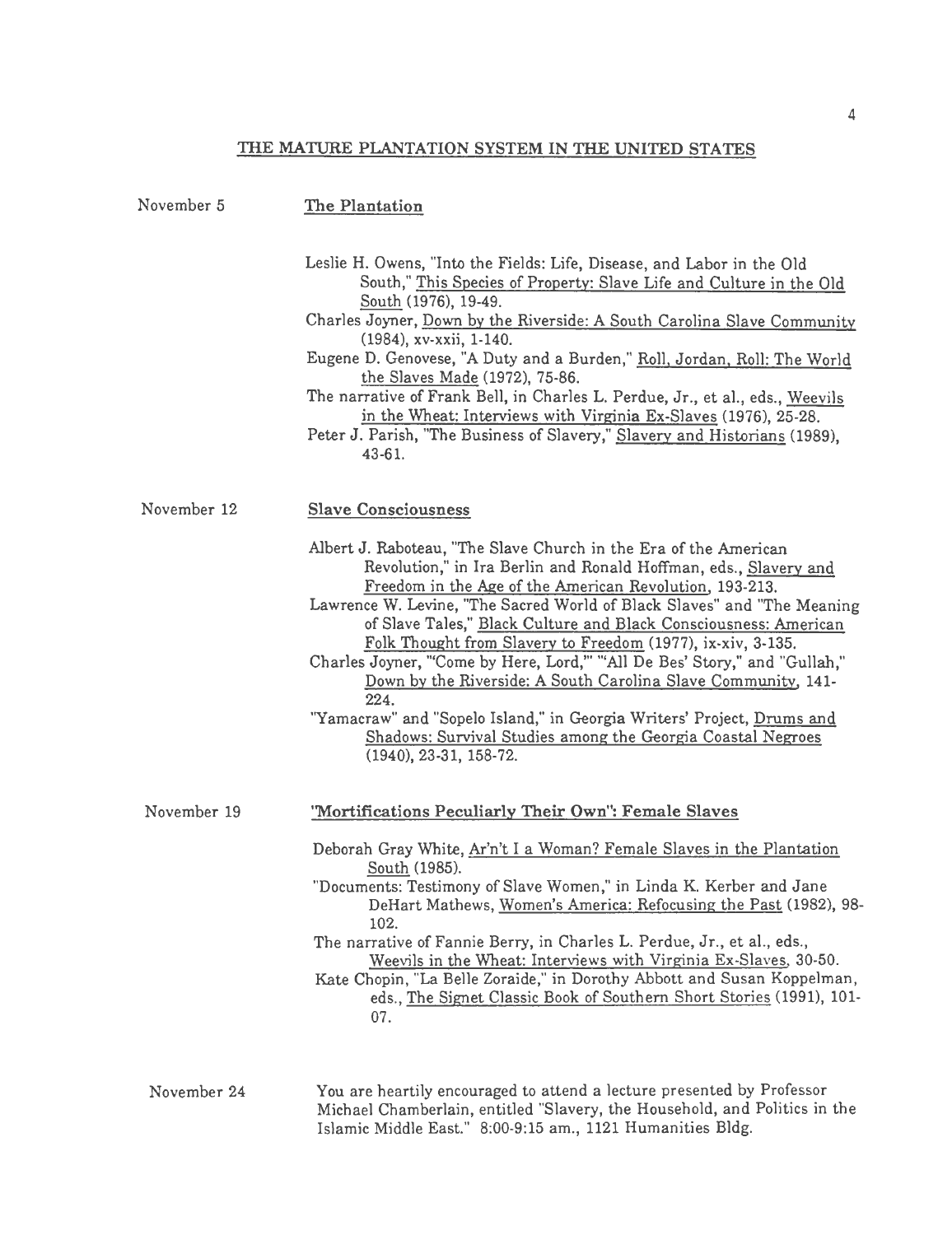| November 26    | THANKSGIVING VACATION                                                                                                                                                                                                                                                                                                                                                                                                                                                                                                                                                                                                                          |
|----------------|------------------------------------------------------------------------------------------------------------------------------------------------------------------------------------------------------------------------------------------------------------------------------------------------------------------------------------------------------------------------------------------------------------------------------------------------------------------------------------------------------------------------------------------------------------------------------------------------------------------------------------------------|
| December 3     | <b>Resistance and Rebellion</b><br>Leslie H. Owens, "The Logic of Rebellion," This Species of Property: Slave<br>Life and Culture in the Old South, 70-105.<br>The narrative of Susan Broadus, in Charles L. Perdue, Jr., et al., eds.,<br>Weevils in the Wheat: Interviews with Virginia Ex-Slaves, 55-56.<br>William W. Freehling, "A Disturbing Institution," Prelude to Civil War: The<br>Nullification Controversy in South Carolina, 1816-1836 (1965), 49-<br>65.<br>Stephen B. Oates, The Fires of Jubilee: Nat Turner's Fierce Rebellion<br>(1975).                                                                                    |
| December 10    | Crime and Punishment<br>Eugene D. Genovese, "The Hegemonic Function of the Law," Roll, Jordan,<br>Roll: The World the Slaves Made, 25-49.<br>Melton A. McLaurin, Celia: A Slave (1991).                                                                                                                                                                                                                                                                                                                                                                                                                                                        |
| To be arranged | "My Time Up with You"<br>PAPER NO. 2 DUE AT THE BEGINNING OF CLASS<br>*Philip D. Curtin, The Rise and Fall of the Plantation Complex: Essays in<br>Atlantic History, 173-206.<br>Charles Joyner, "My Time Up with You," Down by the Riverside: A South<br>Carolina Slave Community, 225-42.<br>The narratives of Armace Adams, Archie Booker, and Charlotte Brown, in<br>Charles L. Perdue, Jr., et al., eds., Weevils in the Wheat: Interviews<br>with Virginia Ex-Slaves, 1-5, 52-54, 58-59.<br>"Slavery," Newsweek, May 4, 1992, 30-39.<br>Edward A. Gargan, "A Single-Minded Man Battles to Free Slaves," New<br>York Times, June 4, 1992. |

## WRITTEN WORK:

Several times during the semester, students will be asked to write an in-class "micro-theme" based on the readings assigned for the week. In addition, two short, analytic papers are required:

Paper No. 1 -- Due October 29:

On October 22 you will receive a packet containing copies of several eighteenth-century documents related to slavery. Your assignment is to analyze and interpret the documents and to present your findings in a well written paper. Length: 4-5 double-spaced, typewritten pages.